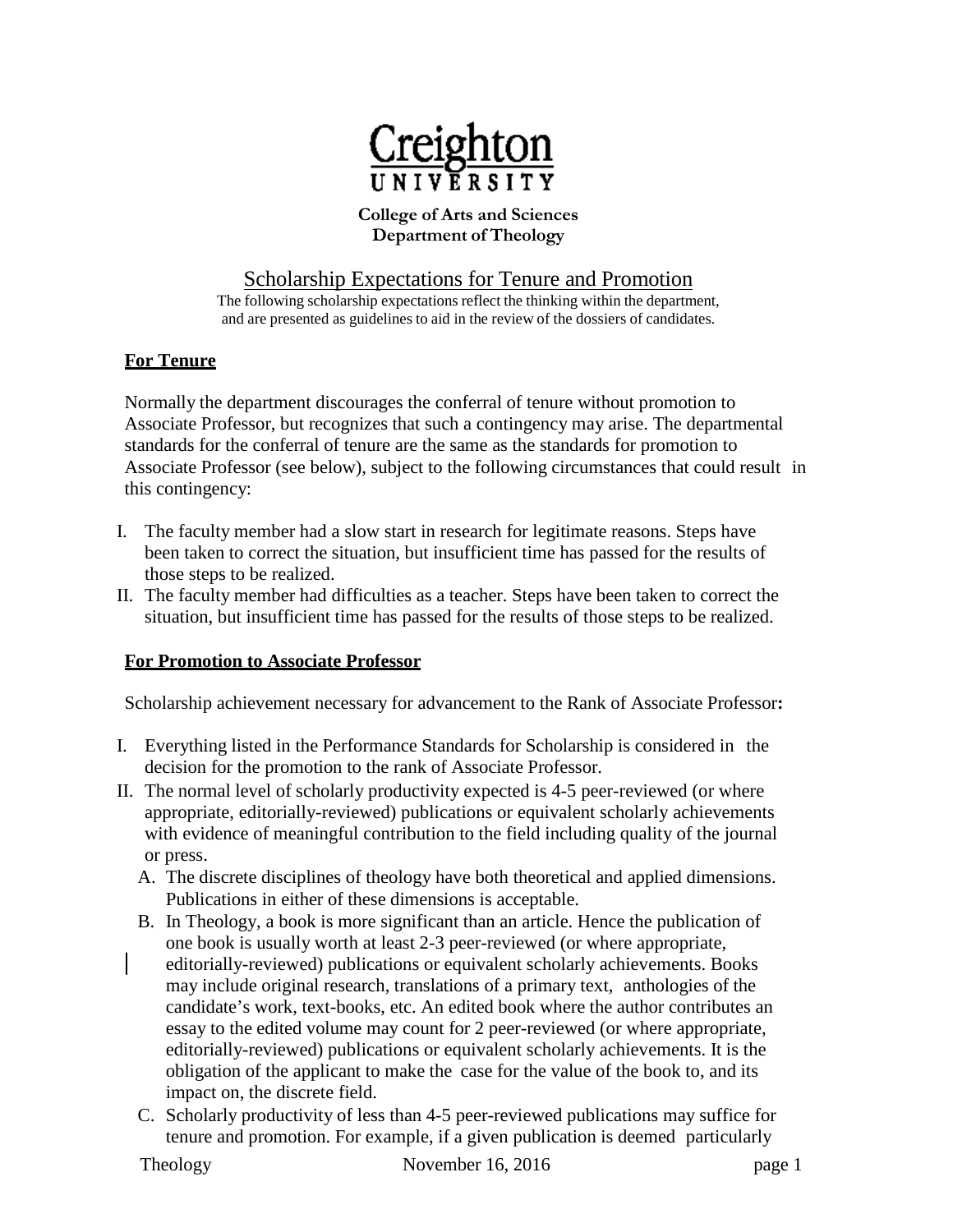significant or published in a very selective journal it may count for 2 peerreviewed (or where appropriate, editorially-reviewed) publications or equivalent scholarly achievements.

- D. Peer-reviewed electronic publications fulfill scholarly publications in Theology.
- E. Scholarship on teaching and the scholarship of teaching fulfill scholarly publications in Theology.
- III. Presents 4-6 scholarly or professional presentations at regional or national conferences in the field; invited or peer-reviewed presentations at large meetings are particularly significant.
- IV. Book reviews are a scholarly contribution but do not generally carry the same weight towards tenure and promotion as peer-review publications or scholarly or professional presentations.

## **For Promotion to Professor**

Scholarship achievement necessary for promotion to the rank of Professor may be measured by some or all of the following:

- I. Minimum requirement is consistency and improvement in the requirements listed in the foregoing for promotion to the rank of Associate Professor.
- II. 7-8 additional peer-reviewed (or where appropriate, editorially-reviewed) publications or equivalent scholarly achievements with evidence of meaningful contribution to the field and quality of the journal or press.
	- A. Professors should publish in the leading journals in their fields. It is the obligation of the applicant to demonstrate the quality of the journal in which an article appears.
	- B. In Theology, a book is more significant than an article. Hence the publication of one book is usually worth at least 2-3 peer-reviewed (or where appropriate, editorially-reviewed) publications or equivalent scholarly achievements. Books may include original research, translations of a primary text, anthologies of the candidate's work, text-books, etc. An edited book where the author contributes an essay to the edited volume may count for 2 peer-reviewed (or where appropriate, editorially-reviewed) publications or equivalent scholarly achievements. It is the obligation of the applicant to make the case for the value of the book to, and its impact on, the discrete field.
- V. Presents 5-7 additional scholarly or professional presentations at regional or national conferences in the field; invited or peer-reviewed presentations at large meetings are particularly significant.
- VI. Ultimately, the norm of scholarship for promotion to Professor goes beyond a quantitative norm. It is an impact norm: has the applicant made a demonstrable impact on the discrete field? This demonstration may be achieved via recognition by peers, citations of her/his work, invitations to visiting lectureships, academic honors, office in scholarly society(ies) in the field, editorial boards, collaboration with other recognized scholars.